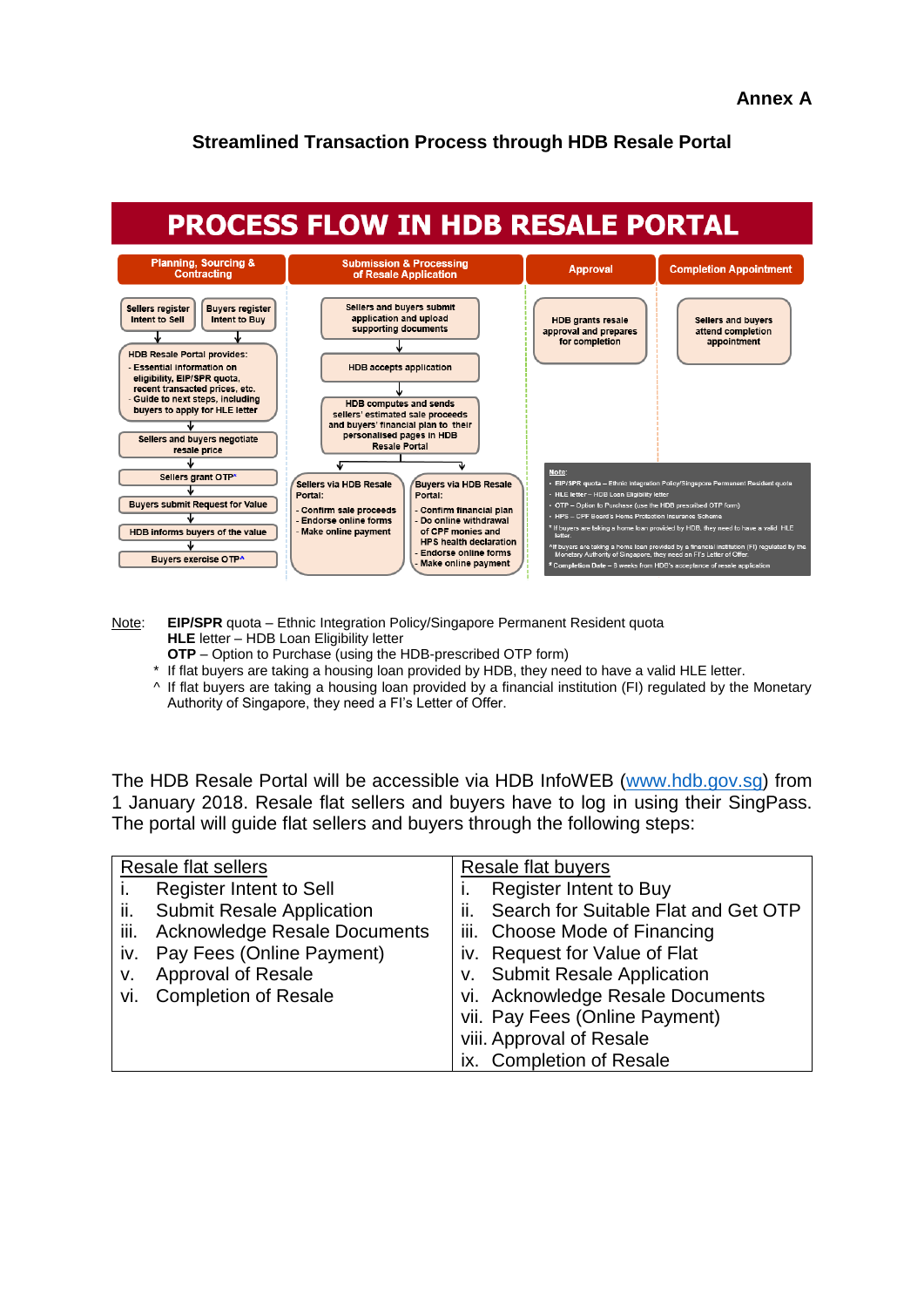# **I. Registration of Intent**

With the registration of the intent, the flat buyers' and sellers' personal details from the Government's MyInfo service will be used to auto-populate the application forms, thus minimising the manual entry of data.

Based on the information provided, flat buyers will also be able to view their eligibility to buy the flat, the housing grants they are eligible for, and whether they are eligible for an HDB concessionary housing loan.

The portal will also display the EIP/SPR quota for the flat, the status of upgrading, billing status for the upgrading costs, as well as recent transacted prices of flats nearby.

The Intent to Buy or Intent to Sell effectively replaces the existing online resale checklist.

# **II Search for Suitable Flat and Get OTP**

After completion of the Intent to Buy, flat buyers can proceed to look for a suitable flat within their budget and to obtain an Option to Purchase (OTP) from the seller(s).

## **III Choose Mode of Financing**

The flat buyers will decide on the mode of financing for the flat, i,e. whether to use cash, CPF savings, and/or a housing loan to finance their flat purchase. If they wish to take an HDB housing loan, they will be guided to apply for an HDB Loan Eligibility Letter through the HDB Resale Portal.

### **IV Request to Confirm Value of Flat**

 $\overline{a}$ 

Flat buyers who are using their CPF monies and/or taking up a housing loan to finance their flat purchase, will need to submit a request to HDB to confirm the value that will form the basis for determining the housing loan<sup>1</sup> and CPF usage<sup>2</sup>. They will need to pay a processing fee of \$120 (including GST) to HDB.

The Request for Value may only be submitted by the buyer who has been granted an Option to Purchase by the seller of the flat.

The buyer (or their salesperson) must submit to HDB the Request for Value, together with a scanned copy of Page 1 of the OTP, by the next working day after the Option Date.

If a valuation of the flat is required by HDB, the flat owner shall allow the appointed valuer to inspect the flat within 3 working days of being informed.

<sup>1</sup> Up to 90% of the value for a housing loan provided by HDB, or up to 80% of the value for a housing loan provided by a financial institution regulated by the Monetary Authority of Singapore.

 $2\text{ }$  The value will be used by CPF Board as the "Valuation Limit" for HDB resale transactions. For details on the "Valuation Limit", please refer to the CPF website (www.cpf.gov.sg).